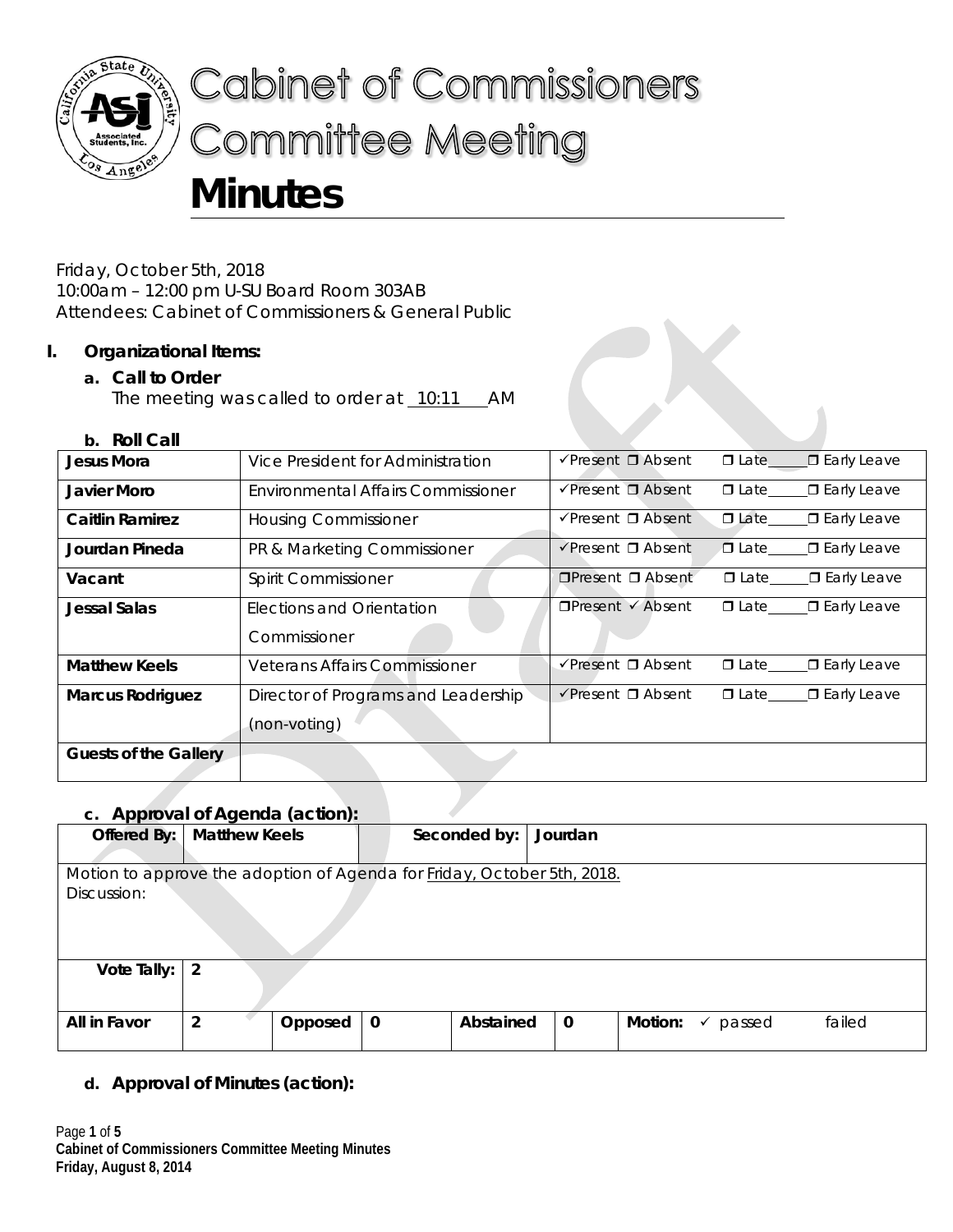| Offered By:                 | <b>First Meeting</b>                                        | Seconded by:             | <b>NA</b>   |         |        |        |
|-----------------------------|-------------------------------------------------------------|--------------------------|-------------|---------|--------|--------|
|                             |                                                             |                          |             |         |        |        |
|                             | Motion to approve the minutes for Friday, October 5th 2018. |                          |             |         |        |        |
|                             |                                                             |                          |             |         |        |        |
| Vote Tally: $\vert 0 \vert$ |                                                             |                          |             |         |        |        |
|                             |                                                             |                          |             |         |        |        |
|                             |                                                             |                          |             |         |        |        |
| All in Favor                | Opposed<br>$\mathbf 0$                                      | Abstained<br>$\mathbf 0$ | $\mathbf 0$ | Motion: | passed | failed |
|                             |                                                             |                          |             |         |        |        |
|                             |                                                             |                          |             |         |        |        |

**\_\_\_\_\_\_\_\_\_\_\_\_\_\_\_\_\_\_\_\_\_\_\_\_\_\_\_\_\_\_\_\_\_\_\_\_\_\_\_\_\_\_\_\_\_\_\_\_\_\_\_\_\_\_\_\_\_\_\_\_\_\_\_\_\_\_\_\_\_\_\_\_\_\_\_\_\_\_\_\_\_\_\_\_\_\_\_\_\_\_\_\_\_\_\_\_\_\_\_\_\_\_\_\_\_\_\_\_\_\_\_\_**

#### **e. Approval of Minutes (action):**

| Offered By: Jourdan                                            |                           |   | Seconded by: | <b>Matthew</b> |         |        |        |  |
|----------------------------------------------------------------|---------------------------|---|--------------|----------------|---------|--------|--------|--|
|                                                                |                           |   |              |                |         |        |        |  |
| Motion to approve the minutes for Friday, September 7th, 2018. |                           |   |              |                |         |        |        |  |
|                                                                |                           |   |              |                |         |        |        |  |
| Vote Tally: $\vert 2 \vert$                                    |                           |   |              |                |         |        |        |  |
|                                                                |                           |   |              |                |         |        |        |  |
| All in Favor                                                   | $\overline{2}$<br>Opposed | 0 | Abstained    | $\mathbf 0$    | Motion: | passed | failed |  |
|                                                                |                           |   |              |                |         |        |        |  |
|                                                                |                           |   |              |                |         |        |        |  |

**\_\_\_\_\_\_\_\_\_\_\_\_\_\_\_\_\_\_\_\_\_\_\_\_\_\_\_\_\_\_\_\_\_\_\_\_\_\_\_\_\_\_\_\_\_\_\_\_\_\_\_\_\_\_\_\_\_\_\_\_\_\_\_\_\_\_\_\_\_\_\_\_\_\_\_\_\_\_\_\_\_\_\_\_\_\_\_\_\_\_\_\_\_\_\_\_\_\_\_\_\_\_\_\_\_\_\_\_\_\_\_\_**

#### **II. Public Forum/Announcement:**

**This time is allotted for members of the public or representatives to make announcements to the Executive Committee members.**

**None**  $\mathbf{r}_\mathrm{c}$ 

#### **III. Action Items**

| Offered By:                 |   |         |    | Seconded by: |             |         |        |        |
|-----------------------------|---|---------|----|--------------|-------------|---------|--------|--------|
| Vote Tally: $\vert 0 \vert$ |   |         |    |              |             |         |        |        |
| All in Favor                | 0 | Opposed | -0 | Abstained    | $\mathbf 0$ | Motion: | passed | failed |

| Offered By:  |         | Seconded by: |         |        |        |  |
|--------------|---------|--------------|---------|--------|--------|--|
|              |         |              |         |        |        |  |
| Vote Tally:  |         |              |         |        |        |  |
|              |         |              |         |        |        |  |
| All in Favor | Opposed | Abstained    | Motion: | passed | failed |  |

Page **2** of **5 Cabinet of Commissioners Committee Meeting Minutes Friday, August 24th, 2018**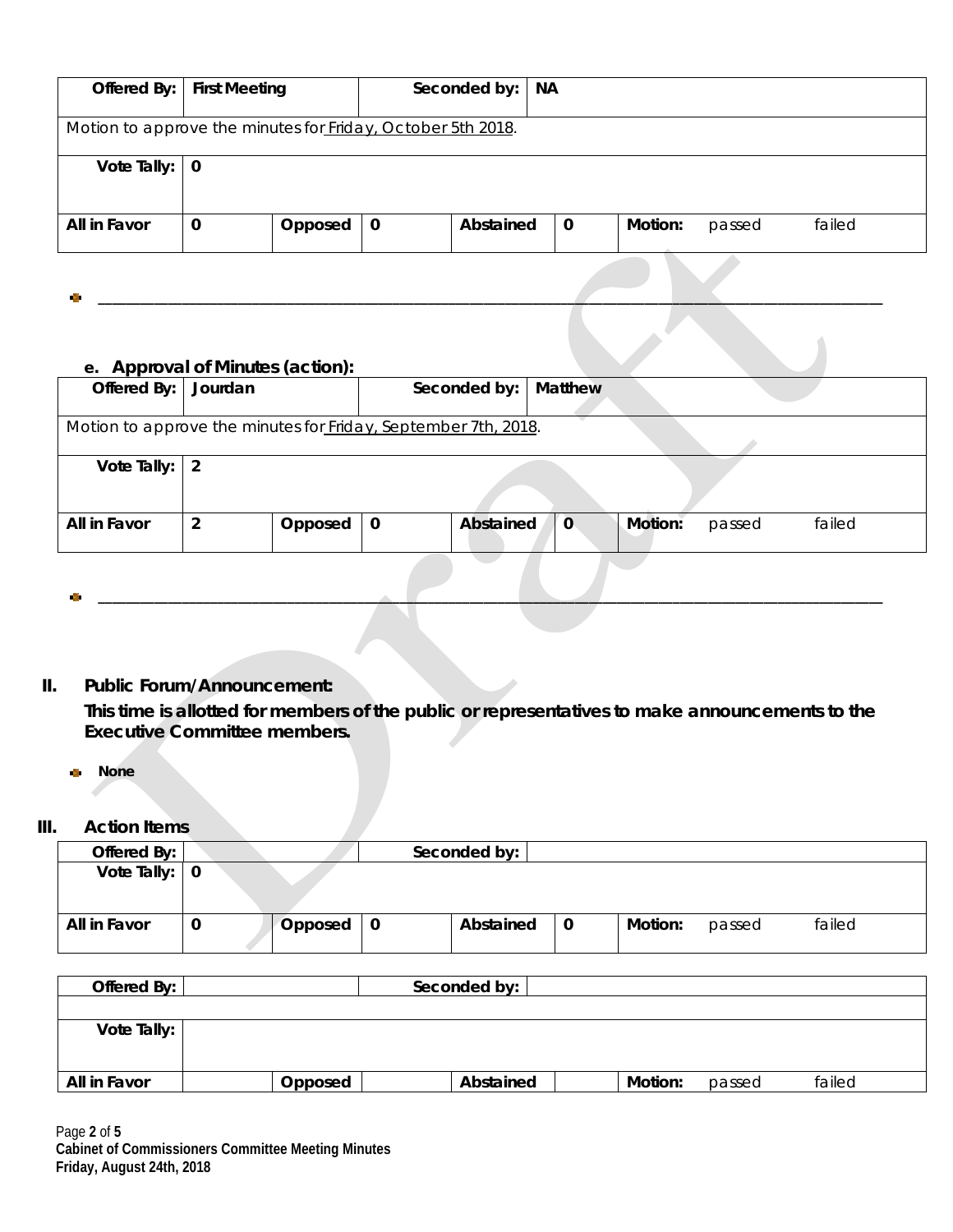# **IV. Discussion Items**

1. Spirit Collaboration Group Event: The Cabinet will discuss how to support the Women's Volleyball

Game in support of Breast Cancer Awareness Month on October 19.

Spirit Collaboration group

- **Jesus-**Spirit awareness month volleyball
- Collaboration with CSI
- Pink towels coming.
- October 19th
- The Hut and Pink Hotdogs
- 5pm Pink towels
- Spirit Commissioner on hold
- 2. Spirit & Campus Life Survey: The Cabinet will look over the questions presented on the survey

and make any recommendations.

- Just technical issues, need to know technical issues, we should hear from them, we can't throw a concert
- Providing a survey
- \$15-\$20 it's not a free concert
- Committee Collaboration on students
- Matthew strengthen that forming a committee
- Grammatical error, guest should students be allowed to form AS

3. Event Evaluations: The Cabinet will be introduced to post-program evaluation forms as well as

the program evaluation cards.

#### **V. Reports**

Jesus- Cheer We want to support them and get and get people excited. Survey is finished and happy to move forward in getting a committee. Met with Jenn Miller and she will help us with the marketing with Electrify. There will two separate events with the Q and A

Page **3** of **5 Cabinet of Commissioners Committee Meeting Minutes Friday, August 24th, 2018** Caitlyn- Established RHA board, RHA. Harvest Festival and sexual assault program. It should be a collaboration with ASI and housing. We have public forum and there was a winter break charging discussion. October 25th there will be an info session for winter break. So, we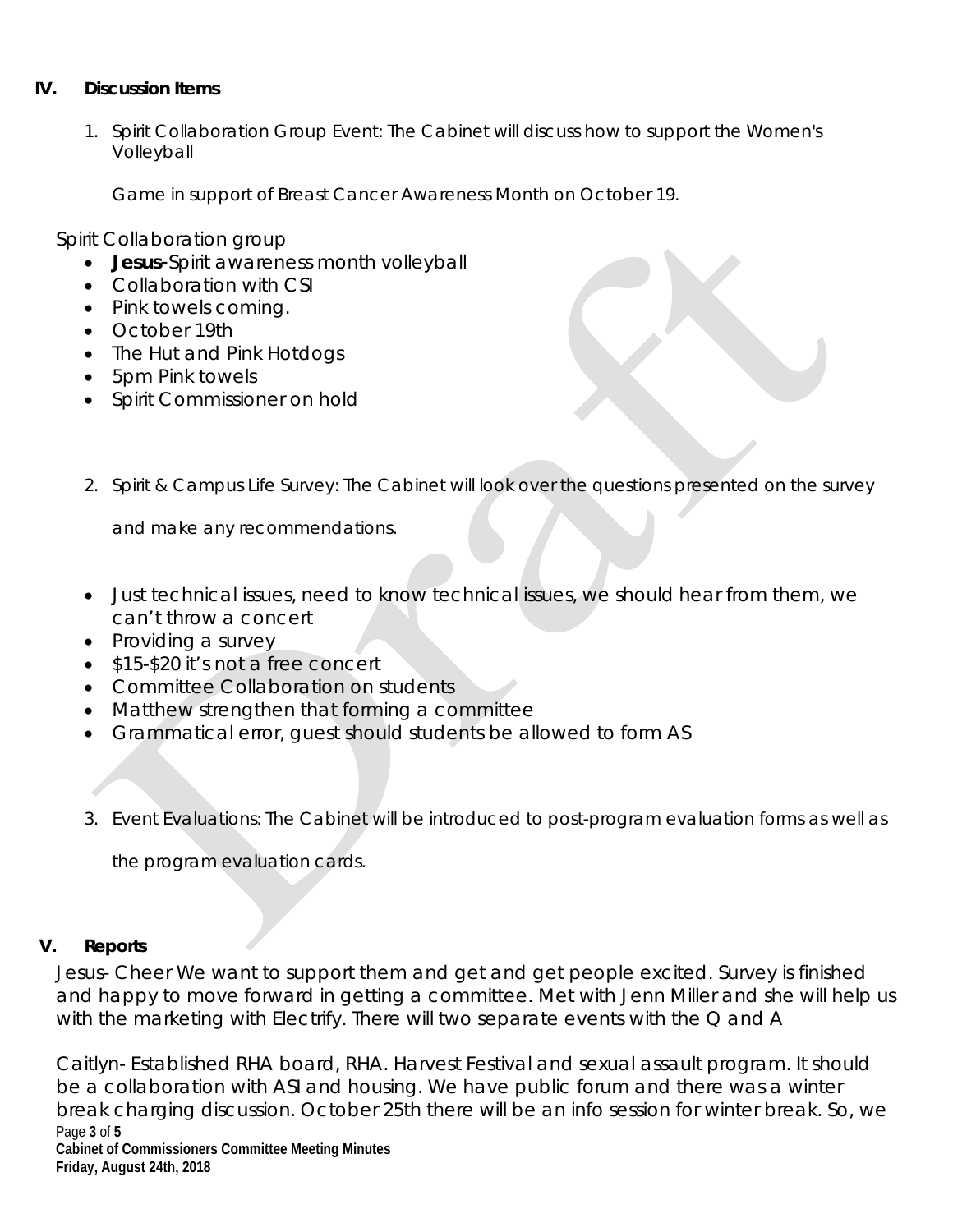will be having an info session. \$1,100 student fee. Housing is under Nancy Watamakee. They're completely their own entity and they must sustain themselves. 25th of October 6:30pm in housing, November 5th 6:30pm.

Javi- We currently have two members and we are trying to vote out current members. I did table for the EPC and a freshman student we managed contact information, finance department and astronomy department. We are trying to get in contact with JPL. More sustainability with JPL, a lot of students interested within the EPC. I am also looking into the last straw initiatives. I still have hookups with SpaceX and that. Having clubs and events ecofriendly.

Jesus- I talked with Jenn Miller about the Last straw initiatives.

Jourdan- Electrify dance competition is coming up. I am working to try to advertise more clubs to let them know about the event. I also had the family welcome day event which I thought was a really big success.

Matthew- Veterans day, push back with VRC. Marcus and myself are trying collaborating with them and they have a negative feedback. Operation gratitude, VRC did not like the flyer so they had public affairs to do the flyer. There would be that email. That seemed to be the early route. I should also try to look for my replacement. After I leave I want a clear transition. I haven't found potential candidates yet. I also have concerns about my codes #9 and I see that as restricted. I want to see a review of the codes.

Marcus- When you look at the evaluations, and I want to review marketing tactics with Gus. I want to act on student spaces and which we can create a forum. What has it been to be extra. Basic needs and food insecurity. We need to see EBT cards within Every Table. I am looking into making that happen and see how that develops. Housing is going to be huge about housing 2020, Cal State LA sits in an area, in which our students are going to be out for. I'm hoping we can have that conversation. I also want to work with the survey with Jesus. Program proposal is also due.

Matthew- October 29th and November 8th will have a display in the library regarding fallen heroes. If you do hear issues regarding it, please let me know. Opening ceremony of the 29th.

# **VI. Adjournment**

| Offered By: Javi |                                              | Seconded by: | Jesus |
|------------------|----------------------------------------------|--------------|-------|
|                  | Motion to adjourn the meeting at $11:45$ am. |              |       |